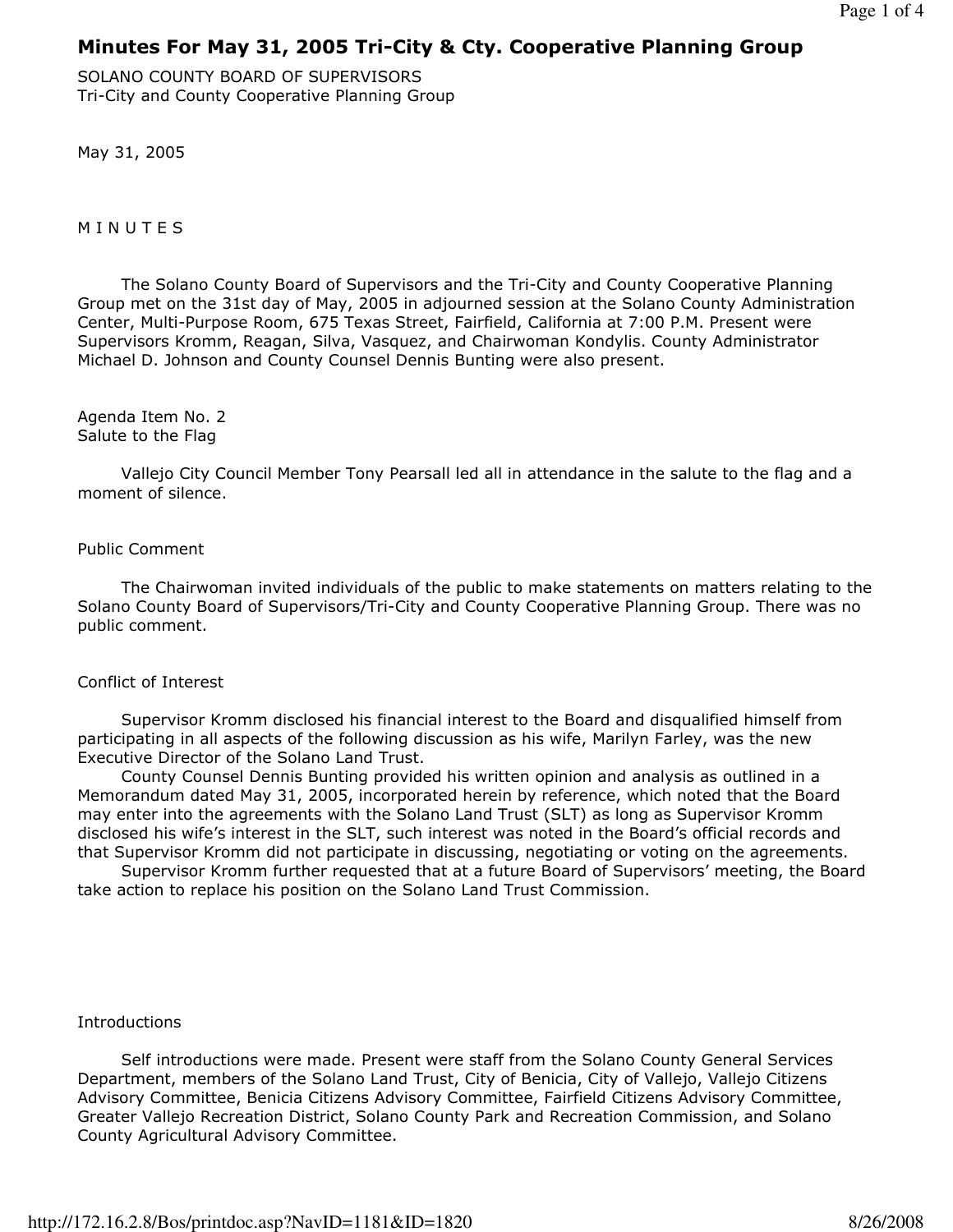#### Agenda Item No. 3 Background and History

 Harry Englebright, Solano County Department of Resource Management, provided the background and history of the Tri-City and County Cooperative Planning Area and Open Space Acquisitions as outlined in the Agenda Submittal dated May 31, 2005, incorporated herein by reference. Mr. Englebright noted that the Cooperative Plan was adopted by the Joint Powers Agreement (JPA) and jointly adopted by the City Councils and the Board of Supervisors as part of their respective General Plans. Under provisions of the JPA, the Cooperative Plan could not be amended unless approved by all 4 members of the JPA. Mr. Englebright noted that the Cooperative Plan presented a long term vision and concept. Two principal components included open space and ag resource protection and regional park and recreation policies. Mr. Englebright outlined the accomplishments and land acquisitions to date.

Agenda Item No. 4 Proposal for lands in the Sky Valley-Cordelia Hills Area

 Sean Quinn, President of the Solano Land Trust, and Marilyn Farley, Executive Director of the Solano Land Trust, presented a management proposal for lands in the Sky Valley-Cordelia Hills area for public access and recreation. Mr. Quinn provided an overview of Lynch Canyon and Newell Open Space.

Agenda Item No. 5 Project Cost to Implement Park and Recreation Element for Tri-City Area

 Tony Norris, Solano County General Services, provided an overview of Solano County Parks which included Lake Solano, Sandy Beach, and Belden's Landing. Steve Fust, Architectural Services Division of Solano County General Services, reviewed the costs associated with bringing Lynch Canyon, King Ranch, Vallejo Swett and Eastern Swett into the existing County Parks which included the cost to develop the open space to be similar to existing County Parks, providing additional master plan studies, and to provide the operational staff to oversee the Park space.

Agenda Item No. 6 Land Conservation Funding Options

 Elva Yanez and Peggy Chiu, representing the Trust for Public Land, provided a presentation on a Feasibility Study for land conservation funding options for Solano County. Ms. Yanez outlined how conservation finance works and the keys to successful measures. Ms. Yanez noted that the mission of the Trust for Public Land was to conserve land for use by the public. Ms. Yanez noted that they provided assistance to municipal jurisdictions including feasibility research, public opinion surveys, program recommendations, ballots design, and legislative support.

Agenda Item No. 7 Discussion of Options and Alternatives

 Chairwoman Kondylis reviewed five options provided by staff as outlined in the Agenda Submittal from General Services dated May 31, 2005, incorporated herein by reference. Chairwoman Kondylis opened the meeting to public comment.

Dee Swanhuyser, Bay Area Ridge Trail Council, expressed their interest in being a partner in establishing the Ridge Trail and expressed the importance of providing outdoor recreational areas for public use.

Ann Buell, San Francisco Bay Area Coastal Conservancy Program, supported increased funding to increase public access to open space areas. Ms. Buell noted that the Conservancy was a granting agency with bond funds from Proposition 12, 40, and 50. As a matter of policy, the Conservancy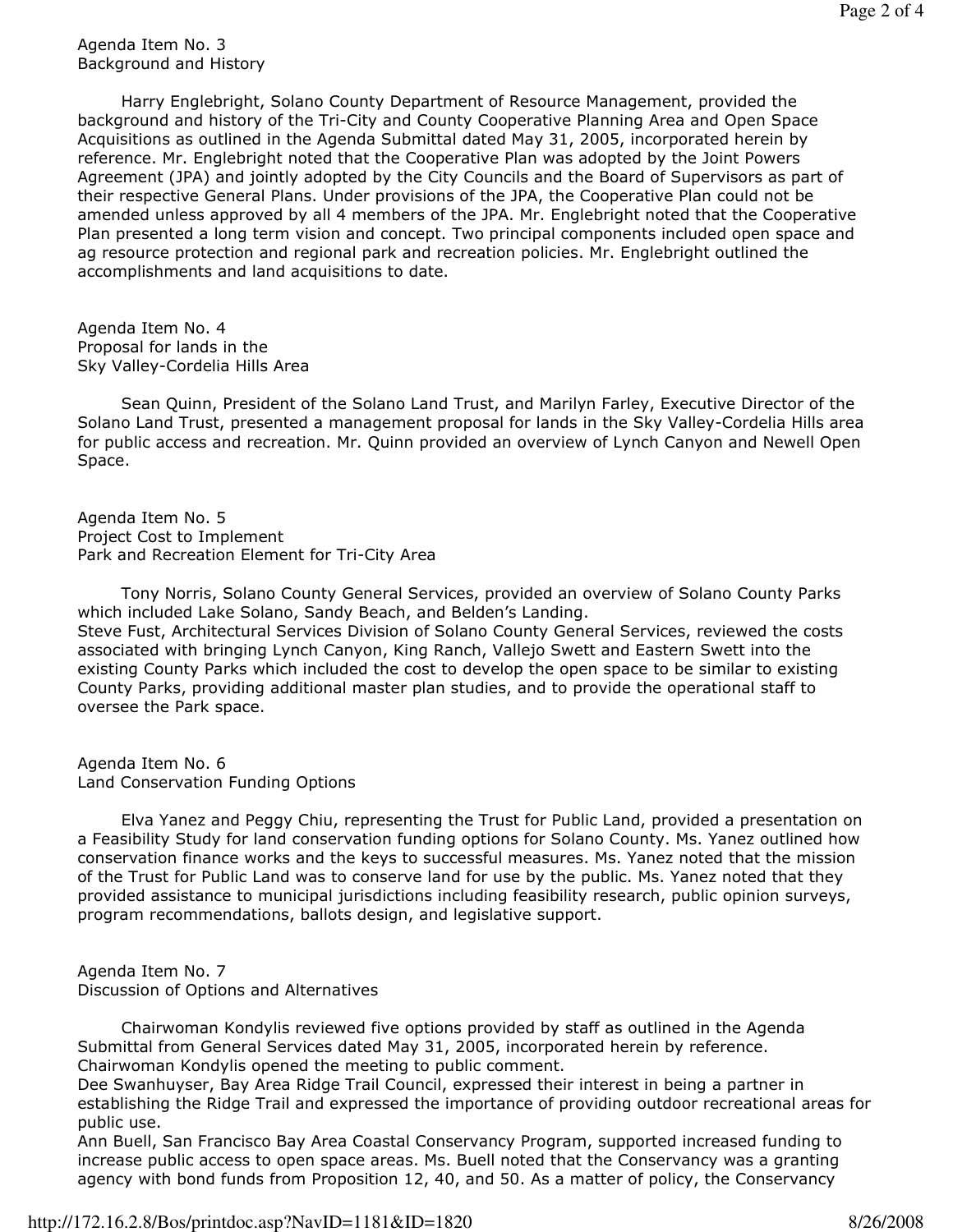prefers projects that come with matching funds. Ms. Buell noted that Solano County has the lowest percentile of open space land that is permanently protected in the Bay Area. Joe Connolly, Suisun, suggested that promotion of the parks be done through field trips for 6th graders to spark their interest in the habitat.

The Board of Supervisors recessed this meeting at 8:25 a.m. and reconvened at 8:45 p.m. Present were Supervisors Reagan, Silva, Vasquez, and Chairwoman Kondylis. Chairwoman Kondylis presided.

Darla Guenzler, Friends of Solano Regional Parks, developing a vibrant regional park system for Solano County. Need stable funding sources dedicated to regional parks and a governing focus on regional parks while developing park and recreational facilities that are compatible with agriculture uses in the County. Ms. Guenzler suggested a two prong approach to encourage support of funding and to identify a regional park task force to oversee the development of the regional park system. Donna Harr, Solano County Citizens Land Alliance, noted that she felt that the Solano County Parks Department should be the agency to oversee the development of the regional park system. Crowell Sinclair, Solano County Citizens Land Alliance, noted that they would be interested in knowing when, where, and how funding would be spent for the regional park system and that the regional park system be compatible to the ranching and farming operations in Solano County. Patrice Moran, Cordelia Green Valley Alliance (Formerly CAHA), noted that the parks have not kept up with the growth in Solano County and felt that this was a unique opportunity to provide affordable recreation to the people.

John Isaacson, Solano Land Trust, expressed support for the County to partner with the Solano Land Trust to preserve property.

Brent Schoradt, Greenbelt Alliance, noted that there was a lot of public interest and support to provide access to public lands.

Larry Asera, Asera Group – Wind Energy Resource, requested the Board to consider the feasibility of using wind farms in the Sky Valley/Cordelia area. Mr. Asera noted that this would be consistent with the County's commitment for renewable energy.

Jim DeKloe, Cordellia, noted that there was a lack of regional parks in Solano County and that residents of Solano County must travel outside the county to enjoy open space areas.

Dan Smith, Benicia, requested that the County fund the regional parks as the cities already have their parks and requested that the County bring the County Park System into the 21st century. Steve Goetz, Benicia, requested that the Board support a cooperative partnership among stakeholders regarding the management and funding of properties in a regional park district. Michael Muir, U.S. Driving for the Disabled, Inc., encouraged the Board to open lands to serve those with disabilities.

As there was no one else who wished to speak on this matter, Chairwoman Kondylis closed the hearing to the public.

#### Comments by Members of the Board

 Supervisor Silva noted that he felt that further study was needed to articulate the structure and long term viability of the expansion of the regional park system and the review of activity that would bring in revenue such as wind energy and grazing.

 Supervisor Reagan noted that the Board needed to discuss private/public partnerships, fees collected by users, revenue streams from leases, use of existing Mello-Roos tax from cities, business plan, the expected number of visitors, Capital Investments funds used for existing parks, and what type of unmet recreational need exist in Solano County. Supervisor Reagan noted that the acquisition of land for recreational purposes was a financial obligation on the County. Supervisor Reagan noted that the State has projected a population of 831,000 in 2050. Supervisor Reagan questioned the intent of the Solano Land Trust in purchasing the property and how they originally planned to open the land to the public without the use of taxpayers' moneys.

 Chairwoman Kondylis noted that there was support to go to a countywide park system and suggested that a subcommittee of the Board be appointed to work with staff and the Solano Land Trust to negotiate and resolve the issues.

 Supervisor Vasquez noted that in looking to establish a regional park district, what the governing board would look like. Supervisor Vasquez noted that the Board of Supervisors was a permanent entity. Supervisor Vasquez noted that he would be in support of the Board of Supervisors' subcommittee meeting with members of the Tri-City and County Cooperative Planning Group and the Solano Land Trust to review the issues.